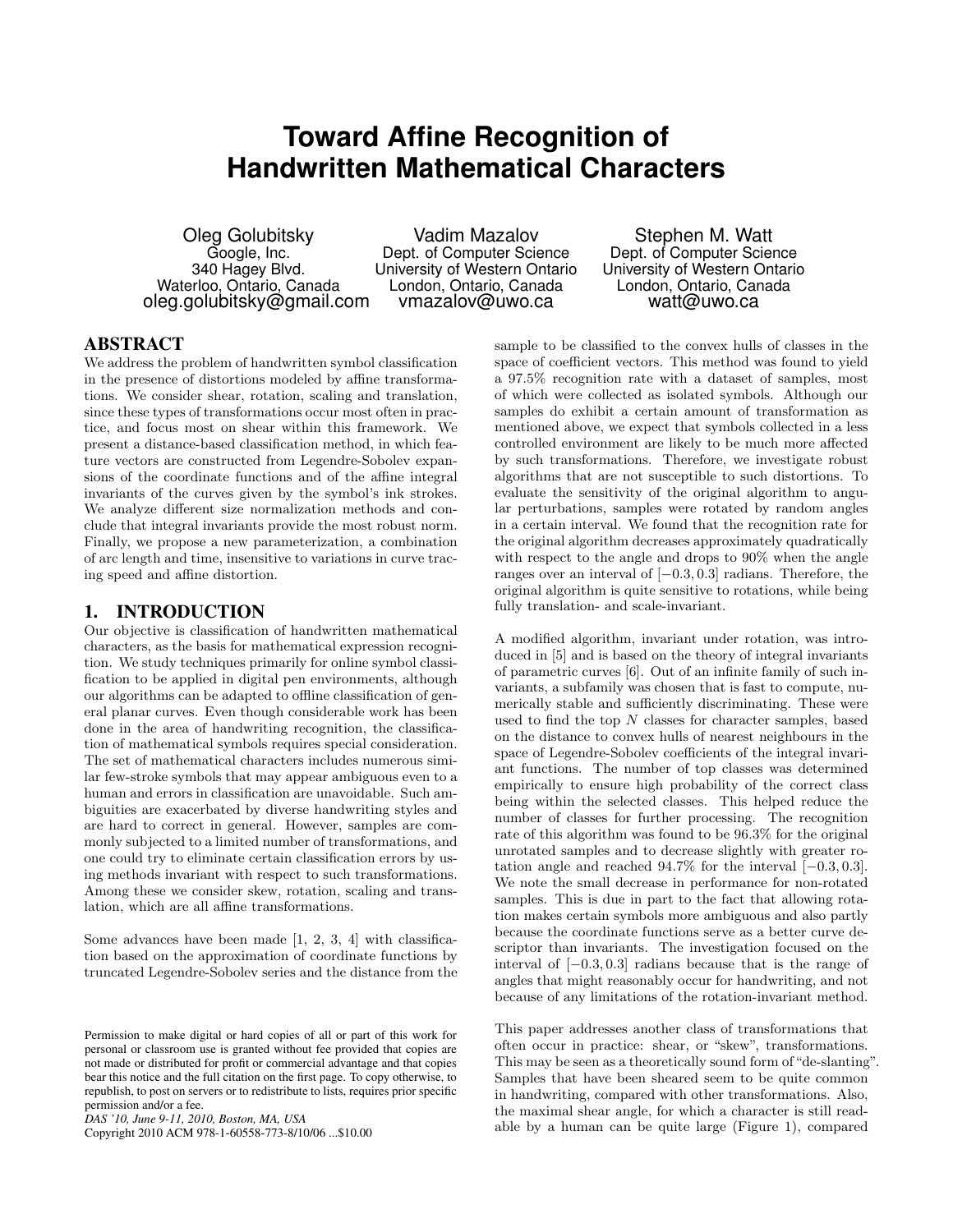to the corresponding maximal rotation angle. We therefore expect that, in practice, a large amount of shear can occur, and consider shear invariance as a useful addition to the set of tools for character recognition.

We have also found that shear is harder to deal with than rotation. Since shear does not preserve the length of strokes, parameterization by the Euclidean arc length is no longer robust. Size normalization requires special attention as well. We develop an algorithm, invariant with respect to shear, rotation, scale and translation, and then propose a way to extend the invariance of the method to the full affine group, while keeping the recognition rate higher than that of classification with the affine integral invariants alone.

This paper is organized as follows. In Section 2 we give an overview of some of the existing affine methods and compare them with our approach. In Section 3 we summarize key facts about integral invariants and describe their use in our algorithms. Scale normalization, parameterization of coordinate functions and the algorithm itself are discussed in Section 4. The experimental setting and results using the usual parameterizations are given in Section 5. Section 6 introduces and evaluates a mixed space-time parameterization that is useful for shear. A possible extension of the algorithm to the full affine group is presented in Section 7. Section 8 concludes the paper.

# 2. OVERVIEW OF AFFINE METHODS

In this section we briefly describe some of the existing methods invariant under the group of affine transformations and the differences with our approach.

#### *Stroke-Based Affine Transformation*

This approach was proposed in [7] to minimize distortions in handwriting by applying stroke-based affine transformation. The algorithm denotes stroke-wise uniform affine transformation for a stroke i with  $A_i$  and  $b_i$ , where  $A_i$  is a  $2\times 2$  matrix for shear, rotation and scale and  $b_i$  is a 2-dimensional translation vector. For a sample, a set of  $N$  strokes is selected to construct the objective function in the form of least-squares data fitting to determine the optimal  $A_i$  and  $b_i$  as

$$
F_i = \sum_k \|A_i t_k + b_i - r_k\|^2 \to \text{min for } A_i, b_i, (1 \le i \le N)
$$

where  $t_k$  and  $r_k$  are k-th feature points of the sample to be classified and a reference sample respectively, and  $\lVert \cdot \rVert$  is the Euclidean norm. This yields the affine transformation with the least distance between corresponding strokes of the input and a reference sample. This procedure is repeated for each reference sample and then distance-based classification takes place. Recognition of handwritten characters as gray scale images was proposed in [8], using similar ideas.

#### *Minimax Classification with HMM*

An online method, robust against affine distortions, was developed in [9], based on continuous-density hidden Markov models (CDHMM). Let  $N$  be the number of character classes  $C_i$ ,  $i = 1, ..., N$ , each containing  $M_i$  CDHMMs

$$
\left\{\lambda_i^{(m)}, m=1,...,M_i\right\}.
$$

In the non-affine approach, an input sample  $I$  is classified as member of class  $C_i$  in terms of the joint likelihood of the



Figure 1: Skews of 0.0, 0.2, 0.4, 0.6 and 0.8 radians.

observation  $I$  and the associated hidden state sequence  $S$ given CDHMM  $\lambda_j^{(m)}$ ,  $p(I, S | \lambda_j^{(m)})$ , as follows

$$
\arg\max_j\left\{\max_m\left[\max_S\log p(I,S|\lambda_j^{(m)})\right]\right\}.
$$

In order to eliminate affine distortions between the input and training samples, the authors use

$$
\arg\max_{j}\left\{\max_{m}\left[\max_{S}\log p(I, S|\Gamma_{\hat{A}}(\lambda_j^{(m)}))\right]\right\},\,
$$

where  $\Gamma_A$  is a specific transformation of  $\lambda_j^{(m)}$  with parameters A, and  $\hat{A} = \arg \max_{A} p(I, \Gamma_A(\lambda_j^{(m)}))$ . The authors propose solving this optimization problem with three iterations of the EM algorithm described in [10].

#### *Affine Moment Invariants*

Affine moment invariants (AMIs) are independent of actions of the general affine group and can be used in recognition of handwritten characters [11]. A central moment of order  $p + q$  for a 2-dimensional object O can be represented as

$$
\mu_{pq} = \iint_O (x - x_c)^p (y - y_c)^q dx dy
$$

where  $(x_c, y_c)$  is the center of gravity of the object O. In the paper the first four affine moments were calculated to obtain a description of an isolated character in the form of a 4-dimensional vector. Samples were classified by the minimum Euclidean distance to the training samples. The performance of AMIs is compared with that of the geometric moment invariants, which are invariant under rotation, scale and translation. It was concluded that AMIs gave a better recognition rate than geometric moments.

As opposed to the first two methods described above, we propose a different technique of classifying handwritten characters with integral invariants. Similarly to the classification with AMIs, we compute affine-invariant quantities from the original curve, without using any specific transformations of the input sample. However, AMIs, as originally defined, provide curve-to-value correspondence, unlike the curve-tocurve correspondence with the integral invariants. This allows to obtain a richer description of a curve without excessive computation. In fact, we consider only 2 invariants and find them sufficient for an acceptable classification accuracy of samples under different transformations. In order to further improve the classification rate, we still perform an analysis of a sample to obtain a numerical measure of the distortion (i.e. the angle of rotation or shear). This analysis is performed for a small subset of top classes determined by the affine-invariant classification and is computationally inexpensive.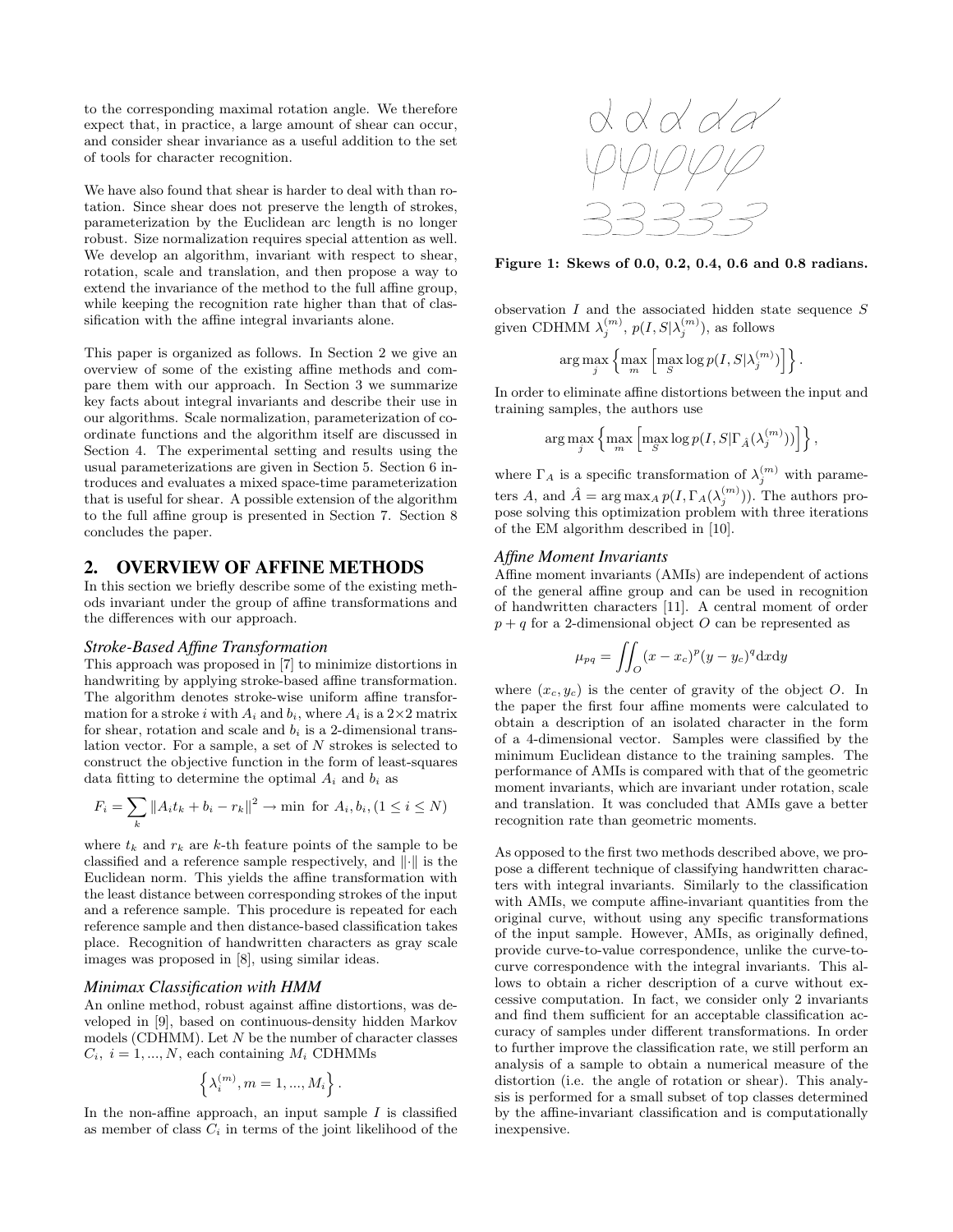## 3. INTEGRAL INVARIANTS

Integral invariants provide an elegant approach to planar and spatial curve classification under affine transformations [6]. Given a symbol, in order to obtain quantities that are independent under special linear transformations, we evaluate invariants constructed from the coordinate functions. Such invariant functions, compared to differential invariants, are less sensitive to small perturbations, and therefore yield more robust methods for classifying handwritten characters with sampling noise.

The following functions invariant under the special linear group  $SL(2)$  are considered in the paper

$$
I_1(\lambda) = \int_0^{\lambda} X(\tau) dY(\tau) - \frac{1}{2} X(\lambda) Y(\lambda)
$$
  
\n
$$
I_2(\lambda) = X(\lambda) \int_0^{\lambda} X(\tau) Y(\tau) dY(\tau)
$$
  
\n
$$
- \frac{1}{2} Y(\lambda) \int_0^{\lambda} X^2(\tau) dY(\tau) - \frac{1}{6} X^2(\lambda) Y^2(\lambda)
$$

where  $X(\lambda)$ ,  $Y(\lambda)$  are coordinate functions.

Function  $I_1(\lambda)$  can be geometrically represented as the signed area between the curve and its secant (Figure 2), while  $I_2(\lambda)$ can be described in terms of volume [6].

Having computed the coefficients  $(x_1, ..., x_d, y_1, ..., y_d)$  of the coordinate functions approximated by truncated Legendre-Sobolev series [5], we can obtain  $I_1$  as

$$
I_1(\lambda) \approx \sum_{i,j=1}^d x_i y_j \left[ \int_0^{\lambda} P_i(\tau) P'_j(\tau) d\tau - \frac{1}{2} P_i(\lambda) P_j(\lambda) \right]
$$

where  $P_i$  is the *i*-th Legendre-Sobolev basis polynomial. Then expression for  $I_2$  is

$$
I_2(\lambda) \approx \sum_{i,j,k,l=1}^d x_i x_j y_k y_l \mu_{ijkl}
$$

where  $\mu_{ijkl}$  is

$$
P_i(\lambda) \int_0^{\lambda} P_j(\tau) P_k(\tau) P'_l(\tau) d\tau - \frac{1}{2} P_l(\lambda) \int_0^{\lambda} P_i(\tau) P_j(\tau) P'_k(\tau) d\tau - \frac{1}{6} P_i(\lambda) P_j(\lambda) P_k(\lambda) P_l(\lambda).
$$

## 4. A SHEAR-INVARIANT ALGORITHM

In this section we discuss an algorithm, invariant under shear, in addition to rotation, scale and translation [5]. We consider different size normalization methods and parameterizations of coordinate functions to ensure appropriate setting for the method. The algorithm itself is given at the end of the section.

#### 4.1 Size Normalization

Size normalization is traditionally implemented by rescaling a sample to achieve standard values of certain parameters. In our previous algorithm, this parameter was the Euclidean norm of the vector of Legendre-Sobolev coefficients of coordinate functions [4]. While this norm can still be used to rescale rotated samples [5], it is not invariant under shear and affine transformations in general. Instead, we look at the



Figure 2: Geometric representation of  $I_1$ .



Figure 3: Aspect ratio size normalization.

norm of the Legendre-Sobolev coefficient vector of  $I_1$ . We can then normalize the coefficient vectors of the coordinate functions by multiplying them by  $1/\sqrt{\|I_1\|}$ . Finally, we compute the coefficients of  $I_2$  from the normalized coefficients of the coordinate functions. Computing the norm of  $I_1$  allows us to extend the invariance of  $I_1$  and  $I_2$  from the special linear group,  $SL(2, R)$ , to the general linear group,  $GL(2, R)$ . Invariance under the general affine group,  $\text{Aff}(2, R)$ , is obtained by dropping the first (order-0) coefficients from the coefficient vectors of the coordinate functions [4].

To evaluate the performance of  $||I_1||$  for normalization, we consider two other normalization approaches typical in handwriting recognition: height and aspect ratio [12]. Both of these are not perfect in the presence of affine transformations. While normalization by height is invariant under horizontal shear, it becomes inaccurate if samples are subjected to rotation. Aspect ratio is suitable for rotation, but becomes inaccurate for larger degrees of shear (Figure 3).

#### 4.2 Parameterization of Coordinate Functions

Parameterization by time and arc length are among the most popular choices in online handwriting recognition. Parameterization by arc length is usually preferable, since it is not affected by variations in writing speed and is invariant under Euclidean transformation. It may be expressed as

$$
AL(\lambda) = \int_0^{\lambda} \sqrt{(X'(\tau))^2 + (Y'(\tau))^2} d\tau.
$$

When one looks at the group of affine transformations, however, parameterization by arc length may no longer be the best choice, since it is no longer invariant. For example, it is changed by shear distortion. Instead, we may consider parameterization by special affine arc length. We use affine arc length in the form

$$
AAL(\lambda) = \int_0^{\lambda} \sqrt[3]{|X'(\tau)Y''(\tau) - X''(\tau)Y'(\tau)|} d\tau.
$$

In our experiments we study the recognition rate using each of the three parameterizations to evaluate performance empirically for different levels of distortion.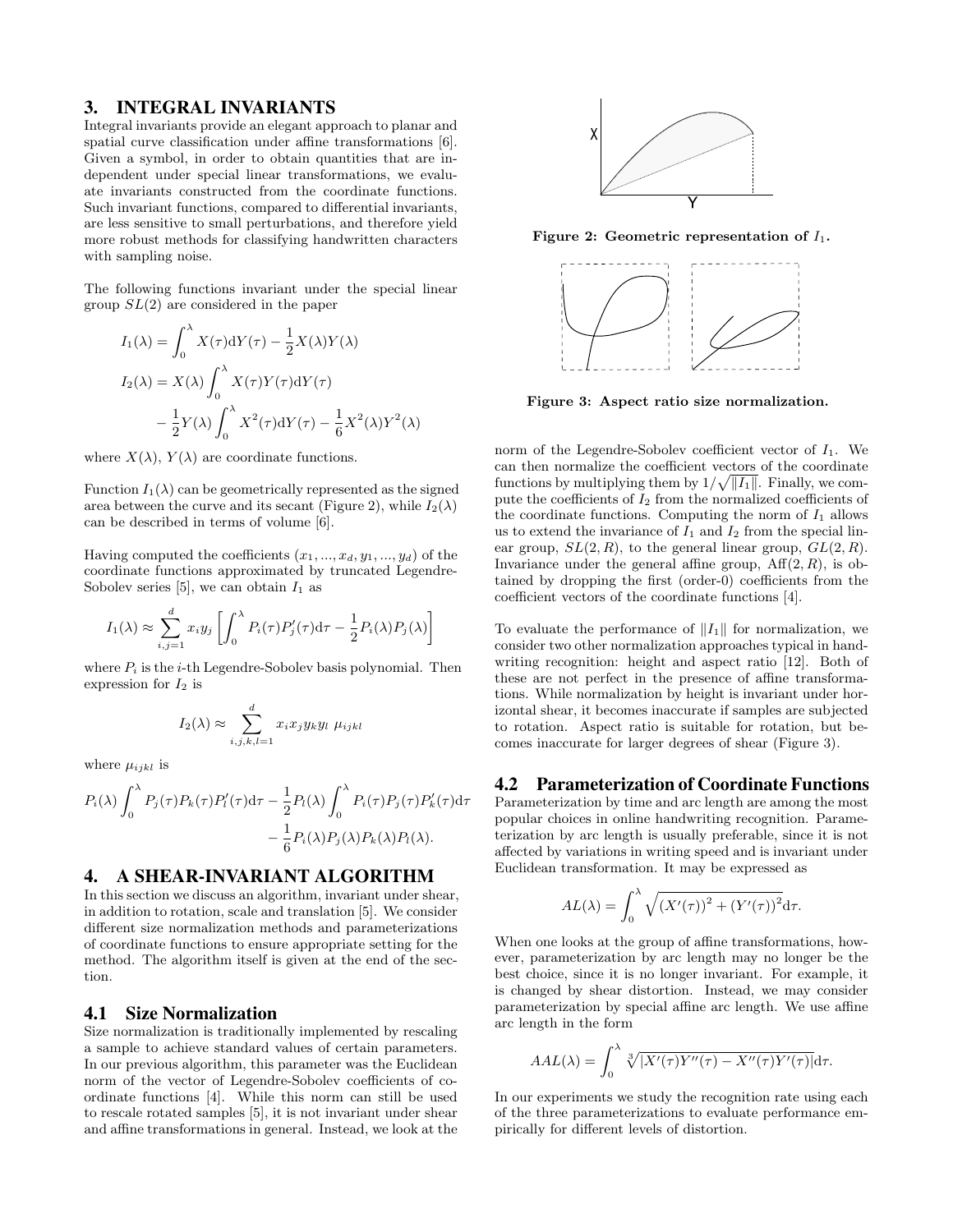## 4.3 The Algorithm

In online classification algorithms, a symbol is given as a continuous curve defined by a discrete sequence of points. When a symbol is given by multiple strokes, they are joined. The curve is parameterized with an appropriate function (Section 4.2) and the Legendre-Sobolev coefficients of the coordinate functions are computed online, as points are accumulated [2]. Using the representation of  $I_1(\lambda)$  in Section 3, coefficients of the invariant are computed as

$$
I_{1,i} = \langle I_1, P_i \rangle / \langle P_i, P_i \rangle, \quad i = 1..d.
$$

Here  $\langle P_i, P_i \rangle$  is an arbitrary inner product. We use the Legendre-Sobolev inner product,  $\langle f, g \rangle = \int f g d\lambda + \mu \int f' g' d\lambda$ with  $\mu = 1/8$ . Similarly, we calculate coefficients for  $I_2(\lambda)$ and obtain a 2d-dimensional vector for each sample

$$
(I_{1,1},...,I_{1,d},I_{2,1},...,I_{2,d}).
$$

Taking the second term in the expression for  $I_1$  as precomputed, each coefficient of the approximation can be computed in time quadratic in d. Each coefficient of  $I_2$  is computed in  $O(d^4)$  operations. Since  $d = 12$  in our experiments, the coefficients for both invariants are computed quickly. Note that one can also compute invariants of higher degree [6]. We expect, however, higher degree invariants to affect the classification rate only slightly, while introducing a noticeable computational overhead. For example, it would take  $O(d^7)$  operations to calculate the coefficients of  $I_3$ .

Given the representation of a character in terms of Legendre-Sobolev coefficients of the invariant functions, we classify the sample based on the distance to the convex hulls of nearest neighbours in the same representation. Nearest neighbours are selected with Manhattan distance, which is the fastest distance we are aware of, requiring  $2d - 1$  arithmetic operations, where d is the dimension. Distance to the convex hulls is evaluated with the square Euclidean distance, which takes  $3d - 1$  operations.

Computation of the distance from a point to a convex hull is generally expensive. To simplify the problem, we consider the convex hulls to be simplices, since the number of nearest neighbours we compute is less than the dimension of the vector space and the points tend to be in generic position. If the points are not in generic position, we perform a slight perturbation with a minor affect on the distance. This procedure is recursively repeated to find the projection of the point on the smallest affine subspace that contains the simplex until the projection happens to be inside the simplex. On each iteration we represent the projection as a linear combination of the vertices with non-negative coefficients. The algorithm has complexity  $O(d^4)$ , where d is the dimension. It performs much faster in practice, however, because at each recursive call the dimension often drops by more than one [4].

As in [5], we select 20 classes closest to the Legendre-Sobolev coefficient vector of the integral invariants. To find the correct class among these, we solve the following minimization problem for each of these classes  $C_i$ :

$$
\min_{\phi} \text{CHNN}_k(X(\phi), C_i),
$$

where  $X(\phi)$  is the sheared image of the test sample curve X and  $CHNN_k(X, C)$  is the distance from a point X (in

Table 1: Maximum absolute and average relative errors in coefficients of invariants

|                | $I_1$               |                     |                     | $I_2$               |
|----------------|---------------------|---------------------|---------------------|---------------------|
| Degree         | Abs. Err.           | Rel. Err.           | Abs. Err.           | Rel. Err.           |
| $\overline{2}$ | $9 \times 10^{-12}$ | $3 \times 10^{-19}$ | $3 \times 10^{-11}$ | $9 \times 10^{-20}$ |
| 3              | $1\times10^{-11}$   | $4\times10^{-19}$   | $8\times10^{-10}$   | $2\times10^{-19}$   |
| $\overline{4}$ | $5\times10^{-11}$   | $9\times10^{-19}$   | $1\times10^{-9}$    | $4\times10^{-19}$   |
| 5              | $6\times10^{-11}$   | $3\times10^{-18}$   | $3\times10^{-9}$    | $1\times10^{-18}$   |
| 6              | $3\times10^{-10}$   | $1\times10^{-17}$   | $9\times10^{-9}$    | $5\times10^{-18}$   |
| 7              | $2\times10^{-9}$    | $5\times10^{-17}$   | $7\times10^{-8}$    | $2\times10^{-17}$   |
| 8              | $3\times10^{-8}$    | $2\times10^{-16}$   | $1 \times 10^{-7}$  | $1\times10^{-16}$   |
| 9              | $2\times10^{-7}$    | $1\times10^{-15}$   | $6\times10^{-7}$    | $5\times10^{-16}$   |
| 10             | $2\times10^{-6}$    | $6\times10^{-15}$   | $4\times10^{-6}$    | $2\times10^{-15}$   |
| 11             | $5\times10^{-6}$    | $3\times10^{-14}$   | $2\times10^{-5}$    | $1\times10^{-14}$   |
| 12             | $1\times10^{-5}$    | $1\times10^{-13}$   | $7\times10^{-5}$    | $6\times10^{-14}$   |
| 13             | $4\times10^{-5}$    | $7\times10^{-13}$   | $5\times10^{-4}$    | $3\times10^{-13}$   |
| 14             | $3\times10^{-4}$    | $4\times10^{-12}$   | $3\times10^{-3}$    | $1\times10^{-12}$   |
| 15             | $1\times10^{-3}$    | $2\times10^{-11}$   | $7\times10^{-3}$    | $8\times10^{-12}$   |
| 16             | $1\times10^{-2}$    | $1\times10^{-10}$   | $2\times10^{-2}$    | $5\times10^{-11}$   |
| 17             | $5\times10^{-2}$    | $5\times10^{-10}$   | $3 \times 10^{-2}$  | $6\times10^{-10}$   |
| 18             | $4\times10^{-1}$    | $3\times10^{-9}$    | $3 \times 10^{-1}$  | $4\times10^{-9}$    |

the Legendre-Sobolev space) to the convex hull of k nearest neighbors in class C.

It is not infeasible to solve the minimization problem by trying all possible angles, given that the precision of 1 degree is certainly sufficient for our purposes. Our error rates were calculated using this method. However, there are also more efficient methods. If we replaced the class  $C$  by a single point  $(X_0, \ldots, X_d, Y_0, \ldots, Y_d)$  in the Legendre-Sobolev space of the coordinate functions, then we could find the minimum among the values of the distance at the boundary points of the interval of shear (i.e. the smallest and the largest admissible shear angles) and the stationary point

$$
\varphi = \arctan \frac{\sum_{k}(X_k - x_k)}{\sum_{k} y_k}.
$$

Furthermore, as the curve is sheared by different angles, the corresponding point in the Legendre-Sobolev space traces a straight line segment. This follows from the fact that, for each order  $i$ , the Legendre-Sobolev coefficient  $x_i$  remains unchanged, while  $y_i$  is multiplied by  $t = \tan(\phi)$  which spans the interval  $[\tan(\phi_{\rm min}), \tan(\phi_{\rm max})]$ . Therefore we are looking at the problem of finding the point in the segment with the smallest CHNN distance. The problem can be reduced to that of the distance between two convex polyhedra. One can make various optimizations, given that one of the polyhedra is just a segment.

# 5. EXPERIMENTAL RESULTS

In this section we describe the experimental setting and estimate the approximation errors of representing  $I_1$  and  $I_2$  by truncated Legendre-Sobolev series, as described above. We then present classification results for different choices of size normalization and curve parameterization.

Our dataset of handwritten mathematical characters currently comprises 50,703 samples from 242 classes. This set includes 26,139 samples collected at the Ontario Research Centre for Computer Algebra (special mathematical char-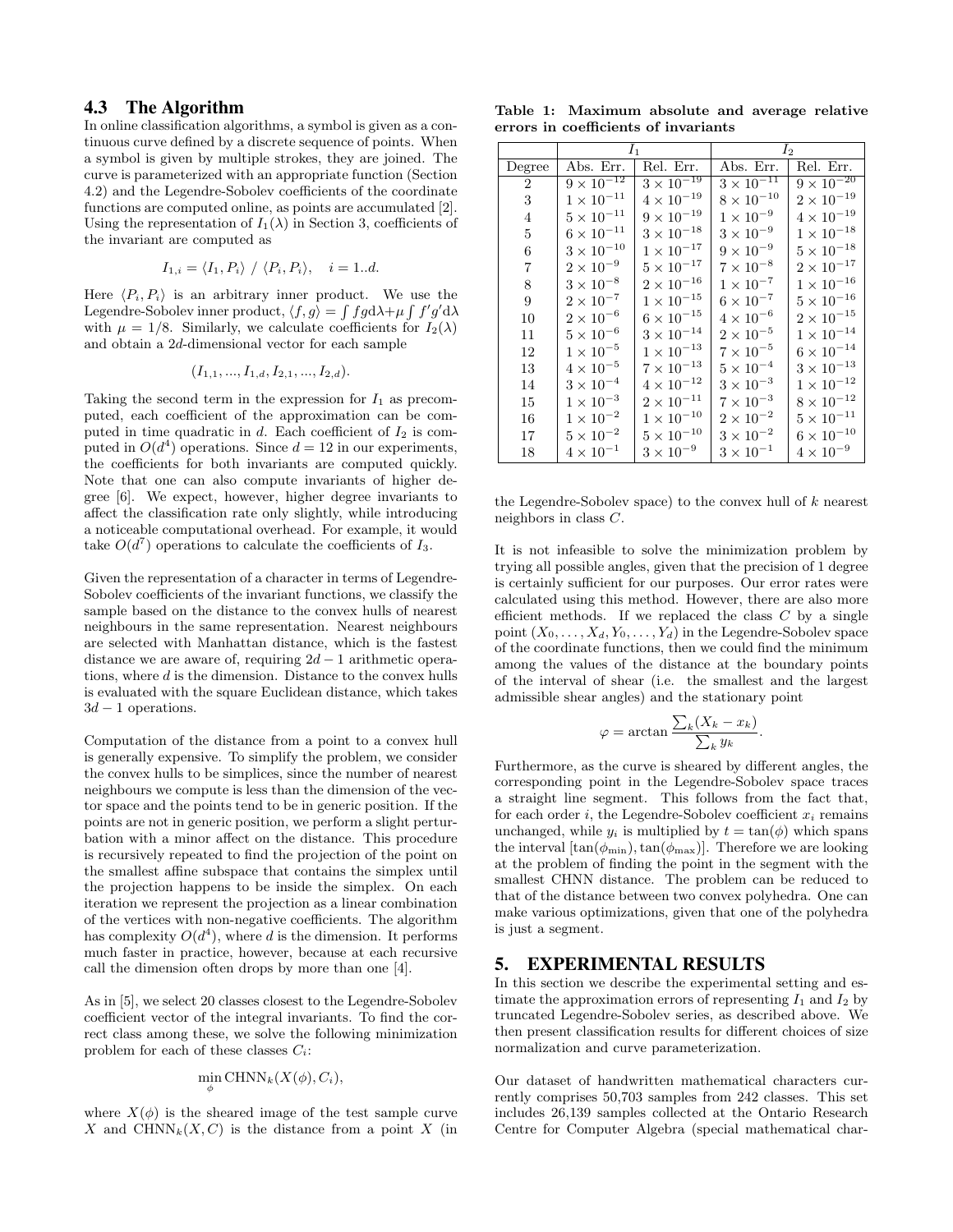Table 2: Recognition rate  $(\%)$  for shear from 0.0 to 0.9 radians, parameterized by affine arc length (AAL), arc length (AL) and time. (a) Size normalization by height

|                                                                                                |  |  |  |  | $0.0 \quad 0.1 \quad 0.2 \quad 0.3 \quad 0.4 \quad 0.5 \quad 0.6 \quad 0.7 \quad 0.8 \quad 0.9$ |  |
|------------------------------------------------------------------------------------------------|--|--|--|--|-------------------------------------------------------------------------------------------------|--|
| AAL   82.2   82.2   82.2   82.1   82.1   82.1   82.1   82.1   82.1   82.0                      |  |  |  |  |                                                                                                 |  |
|                                                                                                |  |  |  |  | AL $\vert$ 96.4   96.4   96.1   95.6   95.0   94.1   93.0   91.9   90.2   88.0                  |  |
| Time   $94.8$   $94.9$   $94.9$   $94.7$   $94.5$   $94.4$   $94.4$   $94.4$   $94.4$   $94.3$ |  |  |  |  |                                                                                                 |  |

(b) Aspect ratio size normalization

|      |      | 0.1 |  |  |  | $0.2$   $0.3$   $0.4$   $0.5$   $0.6$   $0.7$   $0.8$   $0.9$                           |  |
|------|------|-----|--|--|--|-----------------------------------------------------------------------------------------|--|
|      | 81.9 |     |  |  |  | 81.8   81.6   81.4   81.2   81.0   80.8   80.2   79.4   77.4                            |  |
|      |      |     |  |  |  | $96.3$   $96.4$   $96.1$   $95.5$   $94.7$   $93.7$   $92.3$   $90.1$   $85.7$   $77.5$ |  |
| Time | 94.7 |     |  |  |  | $94.7$   $94.6$   $94.3$   $94.1$   $93.9$   $93.7$   $93.2$   $91.9$   $89.0$          |  |

|    | $0.0 \pm 0.1$ |                                                                             |  | $0.2$   $0.3$   $0.4$   $0.5$   $0.6$   $0.7$   $0.8$   $0.9$ |  |  |  |
|----|---------------|-----------------------------------------------------------------------------|--|---------------------------------------------------------------|--|--|--|
|    |               | AAL   83.0   83.1   83.0   82.9   82.9   82.8   82.8   82.8   82.8   82.7   |  |                                                               |  |  |  |
| AL |               | $\vert$ 96.3   96.3   96.1   95.7   95.1   94.4   93.3   91.9   90.2   87.9 |  |                                                               |  |  |  |
|    |               | Time   94.6   94.7   94.6   94.5   94.5   94.5   94.5   94.5   94.5   94.4  |  |                                                               |  |  |  |

|  | (d) Size normalization by $I_1$ , without linear symbols |  |  |  |  |  |
|--|----------------------------------------------------------|--|--|--|--|--|
|--|----------------------------------------------------------|--|--|--|--|--|

|  |  |  | AL   96.7   96.7   96.5   96.2   95.7   95.0   94.1   92.7   91.2   88.9 |  |  |
|--|--|--|--------------------------------------------------------------------------|--|--|

acters, Latin letters and digits), 14,802 samples from the UNIPEN database [13] (mostly digits), and 9,762 samples from the LaViola database [14] (mostly Latin letters and digits). All the samples are stored in a single file in InkML format. The number of strokes is included in the class labels (thus single-stroke and double-stroke "7" are considered as two different classes). Although this raises the total number of classes to 378, we have found that this gives better recognition rates compared to including the number of strokes in the feature vector [15].

Samples that appear unrecognizable even to a human were discarded to measure classification errors more meaningfully. At the same time we united classes that are very hard or impossible to distinguish without contextual information, such as  $x$  and  $\times$ ;  $o$ , 0 and  $O$ . If, however, there was at least one sample in the class that could be recognized by a human with confidence, we retained the label of the class. As a result, we obtained 38,493 samples assigned to single classes, 10,224 to 2 classes, 1,954 to 3 classes, 19 to 4 classes, and 13 samples to 5 classes. Additional details of the experimental setting are given in [4]. To increase the precision of approximation of integral invariants, we precomputed some terms in the formulas for  $I_1$  and  $I_2$  in Maple [16] using rational arithmetic.

To estimate the error of approximation of integral invariants, we have computed the coefficients of the original samples and the same samples sheared by 1 radian. The results are summarized in Table 1 in terms of the maximum error and average relative error, defined as the quotient of the sum of absolute errors and the sum of absolute values, where degree is the degree of approximation.

We observed that there are a few characters that contribute the most to the maximum absolute error. These are geometrically linear samples, such as "−". For these samples,  $I_1$  is close to identically zero, and therefore the normalization behaves unpredictably. Nevertheless, we have found that the 12-th degree of approximation of invariants provides sufficient accuracy for our purposes.

We have examined the error rate of the algorithm for different choices of parameterization of coordinate functions: arc length, time and affine arc length. We have also compared size normalization techniques described above. The results are shown in Figure 4 and Figure 5.

We notice that parameterization of coordinate functions by affine arc length results in relatively low recognition rate. Presence of second order derivatives makes it sensitive to sampling perturbations, even though it is invariant under special affine transformation. Parameterization by arc length, which is not invariant under shear, gives a lower recognition rate than parameterization by time for large distortions. However, for shear up to about 0.45 radians ( $\approx$ 25 degrees) it yields a noticeably better classification rate.

# 6. SPACE-TIME PARAMETERIZATION AND FURTHER EXPERIMENTS

It is not surprising that parameterization by time gives better performance than parameterization by arc length for large affine distortion. Time is invariant under any transformation of the coordinate plane, while arc length is not. Indeed, arc length can be significantly distorted under horizontal shear, because vertical parts of the symbol get stretched while horizontal parts preserve their lengths. On the other hand, as has been seen previously [4] and confirmed in Tables  $2(a)-2(d)$ , arc length performs better when distortion due to affine transformations can be neglected. We therefore ask whether spatial and temporal parameterizations could be combined in a parameterization that would inherit advantages of both.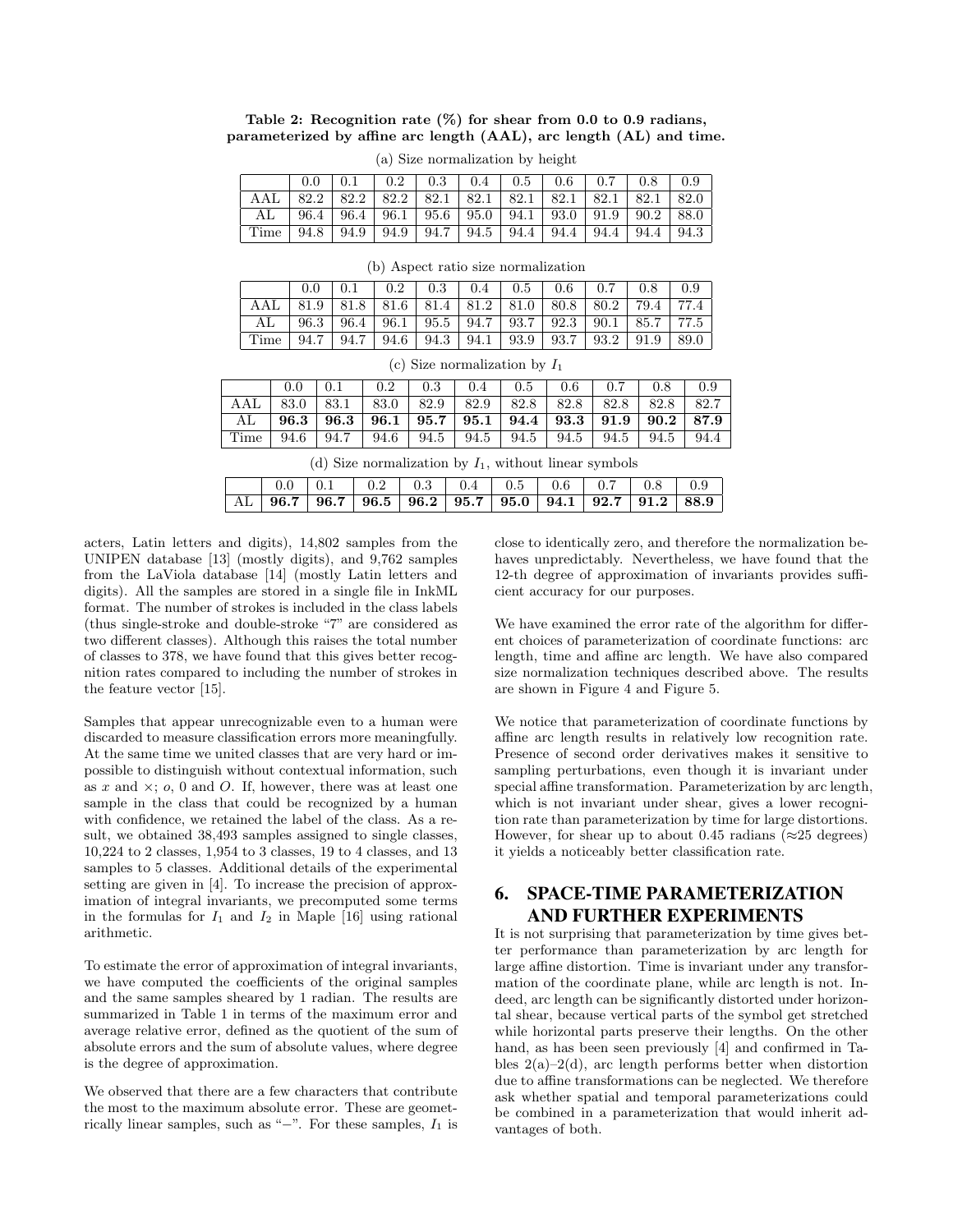

Figure 4: Error rate for size normalization by height (left) and with aspect ratio (right), parameterized by affine arc length (AAL), arc length (AL) and time.



Figure 5: Error rate for size normalization with  $I_1$  (left) and comparison of performance without linear samples, parameterized by arc length and size normalization with  $I_1$  (right).

Because time is distorted mainly by local variations in speed, it is reasonable to expect the cumulative effect of such variations over longer time periods to be close to neutral. For arc length, the situation is reversed: large distortions can accumulate when the direction of the curve does not change. In other words, parameterization by time is more robust globally, and parameterization by arc length is more reliable locally. We therefore combine the two parameterizations as follows: divide the curve in  $N$  equal time intervals, and parameterize each interval by arc length. We furthermore notice that, if this algorithm is applied literally, abnormal behavior may occur at the end points of the  $N$  time intervals. To avoid this, we can smooth the transition from time to arc length with a mixed metric of the form

$$
k\mathrm{d}t^2 + \mathrm{d}x^2 + \mathrm{d}y^2
$$

inside the subintervals (here pure arc length would correspond to  $k = 0$ ).

To obtain higher classification rate, we increased the number of classes selected by invariants to 50 (out of 378) and found the optimal values of  $N = 2$  and  $k = 2$  by crossvalidation, see Table 3 for the whole dataset. A similar experiment was performed on the subset of the dataset from LaViola. Table 4 shows the results we obtained for LaViola samples. The results are plotted in Figure 6. We conclude that the mixed parameterization, coarse by time and fine by arc length, works as well as arc length for symbols not affected by affine distortions, while remaining almost as insensitive as time to large affine distortions.

We have discovered that size normalization by height gives the best classification rate under shear transformation (Table  $2(a)$ ). Such normalization, however, is not suitable for some other affine transformations, e.g. rotation. Normalization with aspect ratio (Table  $2(b)$ ), performs similarly to normalization by height at smaller degrees of shear, but the difference in classification rates becomes noticeable with the increase of deformation. Normalization by  $I_1$  performs just as well as normalization by height (Table  $2(c)$ ) and remains invariant under affine transformations. We therefore consider size normalization with  $I_1$  as the most suitable approach, if transformation of characters takes place. However, there is a special situation, when  $I_1$  can not be used as the norm. Being an area between the curve and the secant,  $I_1$ is close to zero if the curve happens to be close to a line;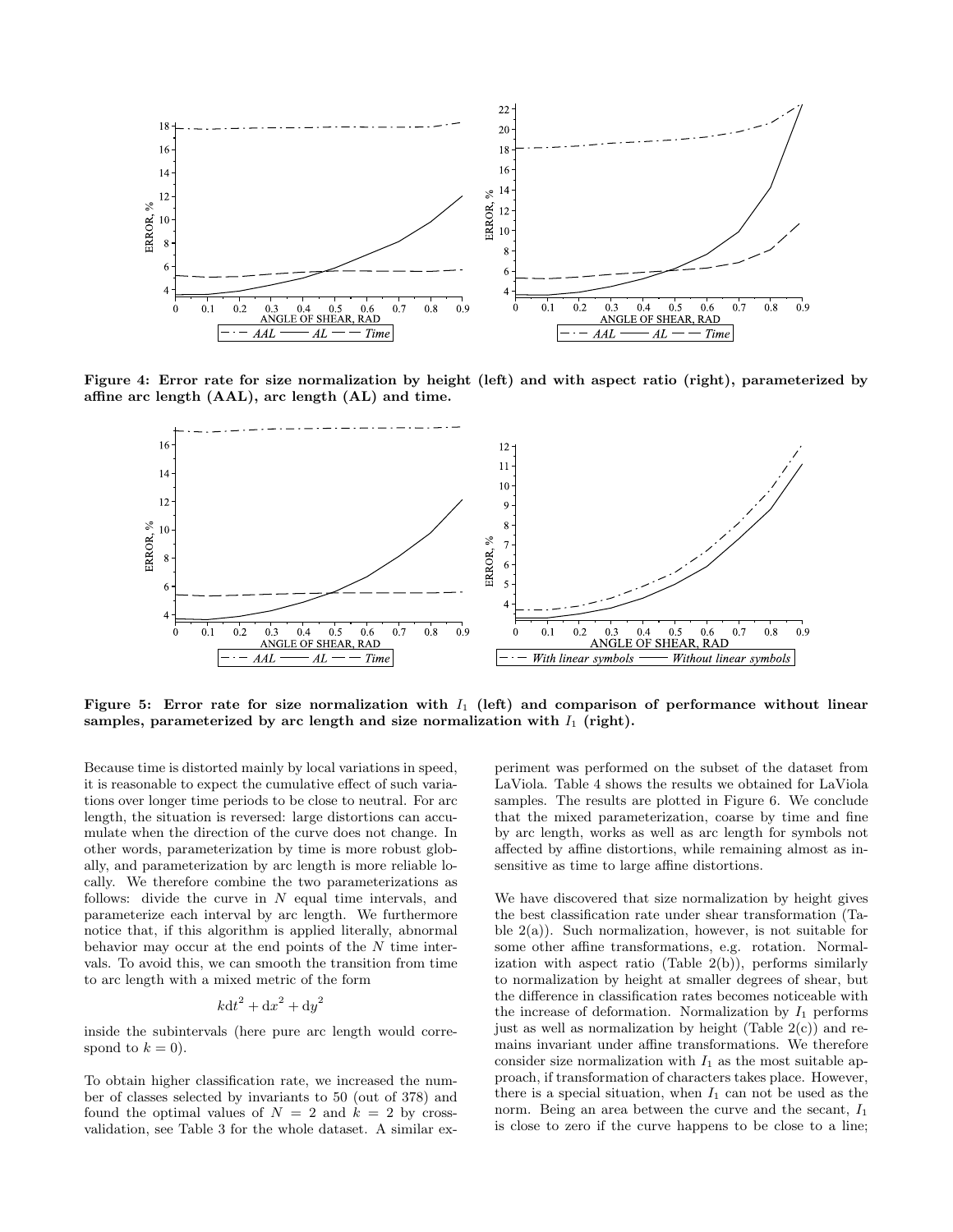|                                                                                                                         | $0.0 \pm 0.1 \pm 0.2 \pm 0.3 \pm 0.4 \pm 0.5 \pm 0.6 \pm 0.7 \pm 0.8 \pm 0.9$ |  |  |  |  |
|-------------------------------------------------------------------------------------------------------------------------|-------------------------------------------------------------------------------|--|--|--|--|
| $N = 2, k = 1$   96.1   96.2   96.0   95.9   95.8   95.7   95.6   95.3   95.2   94.9                                    |                                                                               |  |  |  |  |
| $N = 2, k = 2$   95.8   95.9   96.0   95.8   95.7   95.7   95.7   95.6   95.5   95.5                                    |                                                                               |  |  |  |  |
| $N = 3, k = 0.5$   96.1   96.2   96.0   95.9   95.9   95.7   95.5   95.6   95.3   95.0                                  |                                                                               |  |  |  |  |
| $N = 3, k = 1 \mid 95.9 \mid 96.2 \mid 96.0 \mid 95.8 \mid 96.0 \mid 95.8 \mid 95.7 \mid 95.6 \mid 95.5 \mid 95.2 \mid$ |                                                                               |  |  |  |  |
| $N = 4, k = 1 \quad   95.9   96.1   95.9   95.7   95.8   95.6   95.6   95.7   95.6   95.4$                              |                                                                               |  |  |  |  |

Table 3: Recognition rate (%) for mixed parameterization for entire dataset.

Table 4: Recognition rate (%) for mixed parameterization for LaViola component.

|                                                                                        | $0.0^-$ | $\vert 0.1 \vert 0.2 \vert 0.3 \vert 0.4 \vert 0.5 \vert 0.6 \vert 0.7 \vert 0.8 \vert 0.9$ |  |  |  |      |
|----------------------------------------------------------------------------------------|---------|---------------------------------------------------------------------------------------------|--|--|--|------|
| $N = 2, k = 1$   98.4   98.5   98.5   98.4   98.3   98.4   98.3   98.3   98.2          |         |                                                                                             |  |  |  | 98.0 |
| $N = 2, k = 2$   98.4   98.5   98.4   98.3   98.4   98.3   98.3   98.3   98.2   98.2   |         |                                                                                             |  |  |  |      |
| $N = 3, k = 0.5$   98.3   98.3   98.3   98.2   98.3   98.2   98.3   98.2   98.1   98.0 |         |                                                                                             |  |  |  |      |
| $N = 3, k = 1$   98.4   98.4   98.4   98.4   98.4   98.4   98.3   98.3   98.3   98.2   |         |                                                                                             |  |  |  |      |
| $N = 4, k = 1$   98.4   98.5   98.4   98.4   98.3   98.3   98.3   98.3   98.2   98.2   |         |                                                                                             |  |  |  |      |

dividing by the norm then appears to be the cause of partial misclassification, since it yields unpredictable results. This kind of symbol behaves strangely under affine transforms: essentially they can be transformed into a variety of shapes if stretched in the direction orthogonal to the line. This is similar to the way small symbols are affected by size normalization (a bloated period or comma can also look like a different sample). To test this hypothesis, we excluded linear characters such as "-", " $\langle$ ", ", ", ", ".". This excluded 1,442 symbols, or 3% of the total number of samples. We observed an increase in recognition rate of about 0.6% for the corresponding degrees of skew (Figure 5). We therefore consider that some of the methods, designed for 2-dimensional curves, are indeed not suitable for 1-dimensional symbols, and such linear characters require special treatment in classification algorithms.

# 7. TOWARD UNIFIED AFFINE- INVARIANT CLASSIFICATION

We have seen in [5] how to recognize symbols independently of orientation. We can now apply both rotation and shear to a sample and consider the two parameter minimization problem. We do not consider vertical shear, since this is not typical in handwriting. The solution to the two parameter problem can be found by computing partial derivatives with respect to the parameters and solving a system of two equations in two unknowns. This algorithm is independent of shear, rotation, scale and translation and should yield approximately the same recognition rate, as in the Table  $2(c)$ for parameterization by arc length and time or as in the Table 3 for a mixed parameterization.

There is, however, an alternative to make an algorithm stable under transformations from the general affine group. Since  $I_1$  performs poorly as a norm when it is close to zero, i.e., on linear and small symbols, the appropriate representation should combine normalized and un-normalized features. Perhaps one could put the size of a sample, the Legendre-Sobolev coefficients of approximated coordinate functions, and Legendre-Sobolev coefficients of invariants together in a feature vector. Each of these 3 parts should be scaled by a weight.

The weights can be symbol-dependent, such that for a small symbol, size should be weighted more, while all the rest of the vector less. For a linear symbol, the size and Legendre-Sobolev coefficients of the affine invariants should weight less, while the coefficients of the coordinate functions would be weighted more. For regular non-linear and non-small symbols, size should be weighted less, and the Legendre-Sobolev coefficients of the coordinate functions and invariants would be weighted similarly.

The question of how to calculate the weights prior to classification is important. If one doubles the size of a period or a comma, it may not appear as such anymore. But if size of a sample such as "O" is doubled in size it would still clearly be "O". Similarly, if a non-linear symbol is stretched in any direction by some factor, in most cases it would be classified as the same symbol. Therefore, we can consider a measure of "affinity" of a symbol with respect to a transformation group, as the degree to which the symbol can be transformed while still looking like the same symbol.

# 8. CONCLUSION

We have presented a classification algorithm that is invariant under shear, rotation, scaling and translation, the subset of affine transformations that are the most important in recognition of handwriting.

To achieve independence of scale we evaluated popular size normalization methods, but concluded that they are not suitable for the affine case. Instead we perform size normalization by normalizing the coefficient vector using the integral invariant of first order.

Another challenge was parameterization of coordinate functions. Parameterization by time gives stable recognition rate for different levels of distortion, while arc length is noticeably better for small transformations. To take advantage of both of these parameterizations we constructed a new mixed parameterization, by dividing the curve into equal time intervals and parameterizing each interval by the combined metric. We experimentally evaluated the parameters, finding those that make the mixed parameterization close to the result of parameterization by arc length, while being almost as invariant under distortions as parameterization by time.